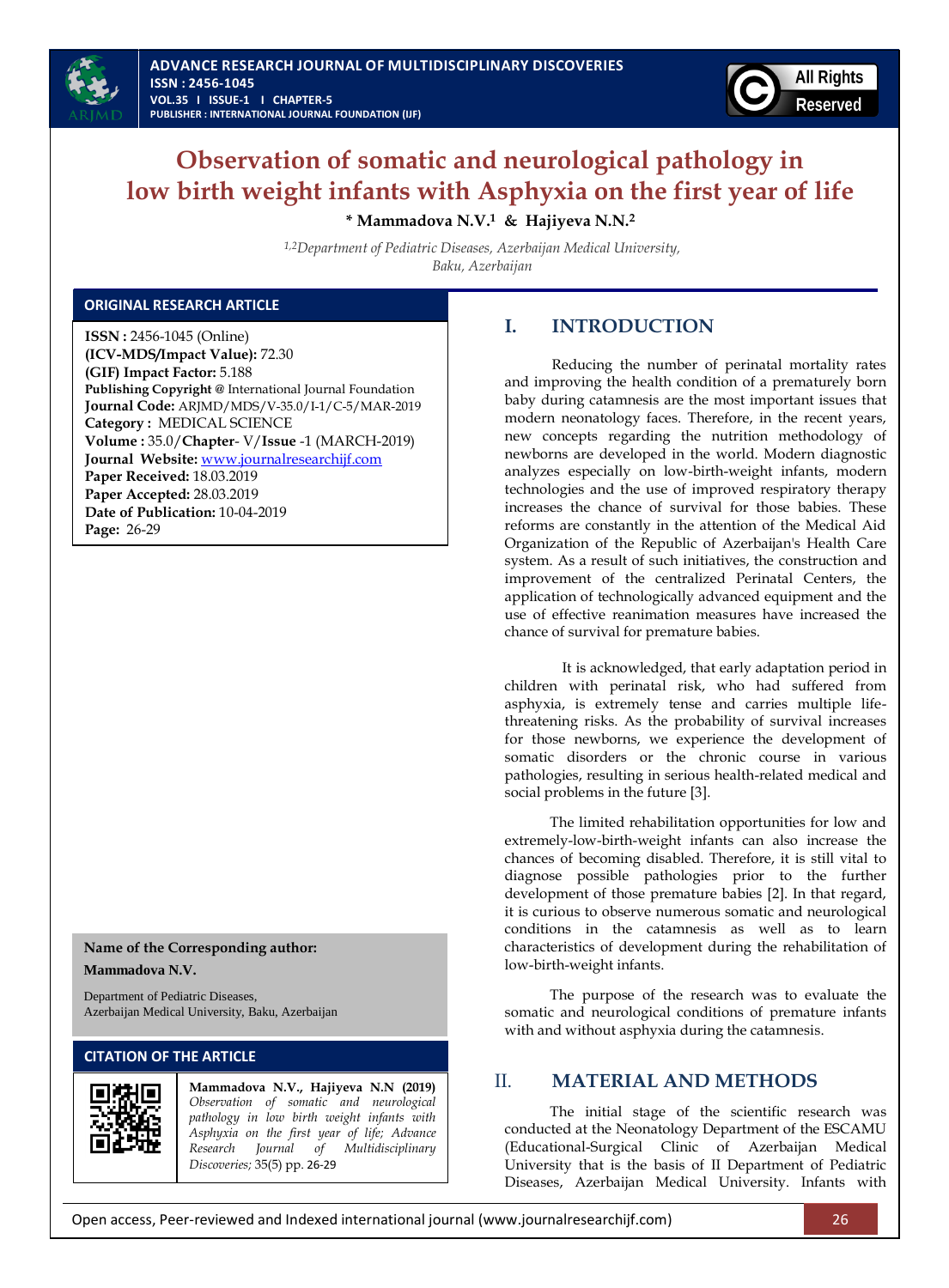### ADVANCE RESEARCH JOURNAL OF MULTIDISCIPLINARY DISCOVERIES **ISSN : 2456-1045 (ONLINE)**

conditions of intrauterine infection, congenital growthdevelopment defects and developmental delays are not the subject of this study.

It was possible to carry out dynamic-clinical prospective control among 53 premature children (gestational age 29-36) for the first twelve months. Each child was subject to routine and enhanced studies, in other words, children without being conducted to both dynamic laboratory and clinical findings are not part of this study.The general examination focuses on physical features, anemia, neurological pathologies, respiratory system diseases, gastrointestinal dysfunction, allergy and formation of hypovitaminosis D. Laboratory examination findings include data regarding blood analysis, general stool analysis, iron blood test, B12, folic acid, ferritin, ironbinding capacity, IgE, vitamin D, ionized calcium. Children conducted to catamnesis examination fall into following groups:

*Group 1: 17 children with anemia during pregnancy and perinatal asphyxia*

*Group 2: 14 children with hestosis during pregnancy and perinatal asphyxia*

*Group 3: 22 healthy children born of a physiological pregnancy*

## **III. RESULTS**

We have noted a slight increase in the weight, height, chest size while studying development in the physical features (weight, height, head and chest size) of all the children we have conducted.

As given in *Table 1*, delay in the physical development can clearly be noticed at *Group 1*. The visible difference is in the chest sizes.

**Table 1. Catamnesis control on physical development of one year old children among compared groups**

| Physical<br>features | Group 1        | Group 2        | Group 3        | P         |
|----------------------|----------------|----------------|----------------|-----------|
| Weight               | $7,9{\pm}1,1$  | $8,2{\pm}0.9$  | $8.9{\pm}2.1$  | $P=0.322$ |
| Height               | 69±2,2         | 71±3,1         | $73,5 \pm 2,1$ | $P=0,655$ |
| Head size            | $42 + 1,0$     | $43 + 1.5$     | $43 + 1.5$     | $P=0,234$ |
| Chest size           | $43,8{\pm}1,1$ | $44,3 \pm 0.9$ | $45,1{\pm}3,1$ | p<0,05    |

This result is mostly due to the negative impact of asphyxia on the digestive system as it has caused damages to other organs as well. In particular, delay in the mineral absorption and mineral deficiency can affect the development rate of chest size. It is acknowledged that, iron deficiency anemia is the most common pathology in the pediatric studies. Clearly, the iron deficiency anemia is the most common pathology in pediatric studies. Thus, the next step of the research was to examine the characteristics of anemia progression in premature infants. Anemia is clinical, hematologic and symptom complex. It causes a decline in circulating erythrocytes, changes in their quality, low hemoglobin count, low hemoglobin count in a unit scale, clinically mucous membranes, skin depigmentation and change in internal organs.

According to the laboratory blood test on participating children with iron-deficiency anemia; hemoglobin is less than 109 g\l, erythrocytes are less than  $(3.5-4 \times 10^{9})$  l, iron transferrin is less than 14 mkm\l, serum ferritin is less than 10-12 ng\ml, iron-binding capacity is more than 63 mkm\l.

|  | Table 2. Catamnesis control on a general blood test of |  |  |  |  |
|--|--------------------------------------------------------|--|--|--|--|
|  | one-year-old children among compared groups            |  |  |  |  |

| Parameter                          | Group 1<br>$n=23$ | Group 2<br>$n = 48$ | Group 3<br>$n=30$  | p         |
|------------------------------------|-------------------|---------------------|--------------------|-----------|
| HGB                                | 98±1.1            | $101 \pm 0.9$       | 109±3.2            | p<0,05    |
| RBC.                               | $2.8 \pm 0.2$     | $2.9 \pm 1.3$       | $3.5 \pm 0.8$      | $P=0.344$ |
| <b>MCV</b>                         | $57 + 2.6$        | 77±1.1              | $84+2.0$           | $P=0.478$ |
| <b>MCHC</b>                        | 31±0.9            | $33,1 \pm 1,4$      | 34 <sub>±1,8</sub> | $P=0.340$ |
| Fe                                 | $31 + 5.4$        | $29 + 2.1$          | 115±5.8            | p<0,001   |
| Serum<br>Ferritin ng\l             | $8.7 + 9.9$       | 10±1,0              | 11±1,2             | $P=0.240$ |
| Iron-binding<br>capacity<br>$mkm\$ | $64+1.2$          | $61\pm0.9$          | 63±3.1             | $P=0.800$ |
| <b>B12</b>                         | 289±4.6           | 345±2,1             | 445±3.4            | $P=0,435$ |
| Folic acid                         | $23.4\pm 6.7$     | $1.8 + 5.6$         | 30±4.7             | $P=0.930$ |

The research on the antenatal anamnesis found hypotrophy, along with iron-deficiency anemia significantly in children with asphyxia. Children born of mothers with anemia has 89% chance to have anemia (p <0.001). Children of pre-eclampsia mothers have a folic acid deficiency along with an iron deficiency.Children born of mothers with constipation had not only iron and folic acid, but also anemia. This is due to the disbalance of micro and macro elements on the one hand, and the misuse of folic acid on the background of asphyxia. Firstly, this is due to the imbalance of micro and macro elements; secondly, it is due to the disrupted folic acid consumption for asphyxia.

### **IV. DISCUSSION**

53

**DISCOVERI** 

**INARY** 

OF MULTIDISCIPLI

RESEARCH JOURNAL

During the early anemia period, we observe less circulating erythrocytes and enough amount of iron supplements in bone marrow as well as in the mononuclear phagocyte system. However, premature babies have poor endogenous iron rehabilitation and negative iron balance in their first months (ferrioxamine excretion in fecal rises). In the third and fourth week, hemoglobin reaches the lowest level of 70-90 g/l and even lower in the low-birth-weight infants. Growing anemia stimulates the secrete erythropoietin, and as a result erythropoiesis recovers, initial phase ends. At the same time, peripheral blood forms reticulocytes that were not found in the early phase. Children diagnosed with early anemia were noted to have hypochromic anemia in their peripheral blood.

Children with anemia develop chronic infectious diseases in respiratory organs and gastrointestinal diseases. Iron also maintains the normal cognitive function of a brain. We have experienced a delay in psychomotor development due to iron-deficiency in children.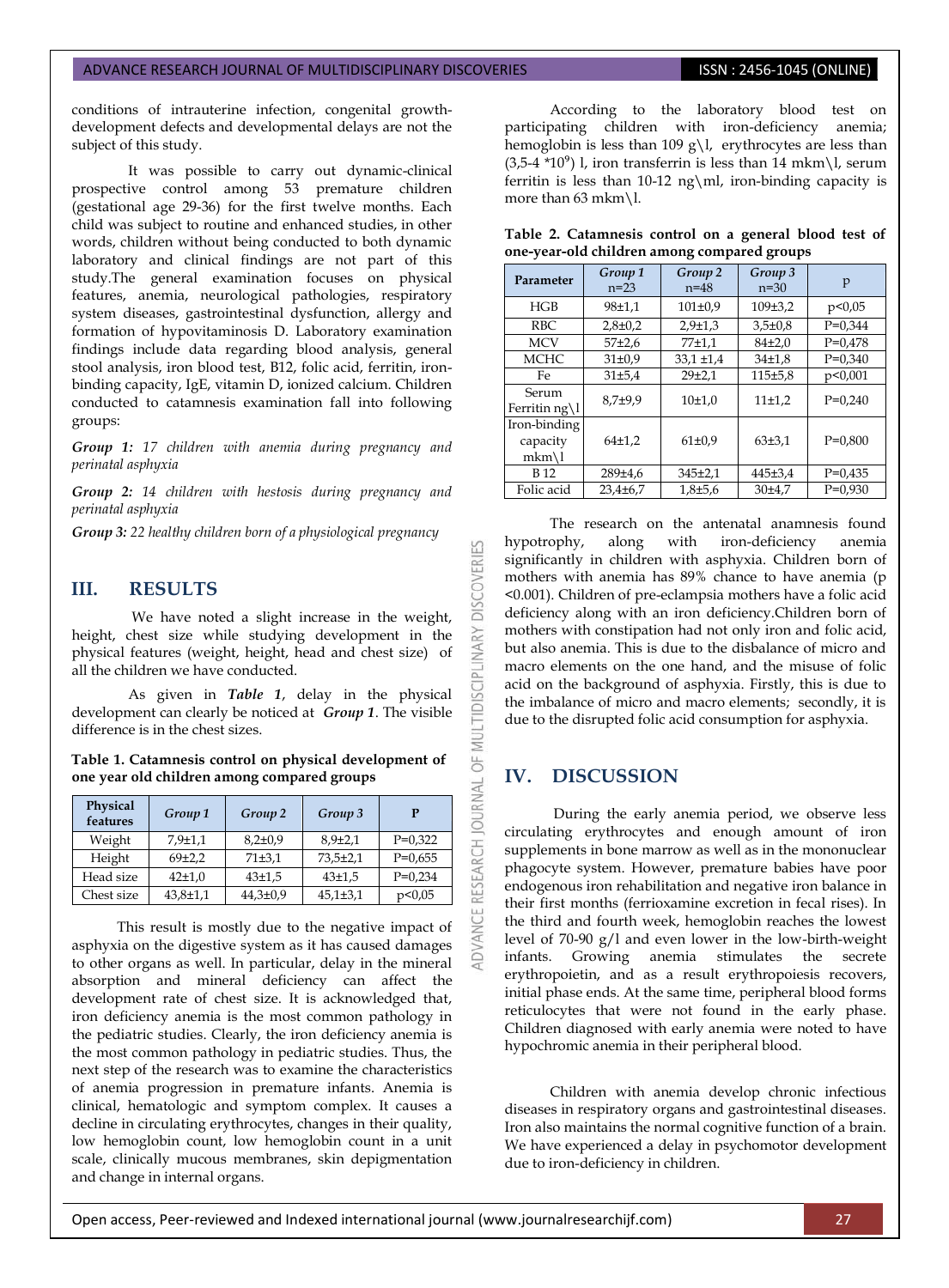# ADVANCE RESEARCH JOURNAL OF MULTIDISCIPLINARY DISCOVERIES **INC. AND SEARCH 1999** ISSN : 2456-1045 (ONLINE)

It has been determined that iron deficiency anemia in children during the breastfeeding period causes disharmony in the central nervous system while transmitting pulses to the periphery or to spiral and visual organs. Later, the disorder of the central pontine myelinolysis and at last, nerve transmission disorder develops.

Neurological catamnesis examination revealed that low-birth-weight children are exposed to minimal brain dysfunction two times more than other neurosensory disorders.

 Among children with asphyxia, eight of them developed hypoxic-ischemic encephalopathy, three of them developed convulsion syndrome and one of them developed cerebral palsy.

Atopic dermatitis (eczema), allergic rhinitis and bronchial asthma dominate allergic diseases in recent years. atopic phenotype begins at the antenatal period. Atopic phenotype starts to develop during the antenatal period.

At the end of fetal development, Th2 is there to sustain conformation and to prevent intoxication of Th1. Despite the proportional difference among Th1 and Th2, such dominance continues to exist for few months after birth [1,4].

During this time the child is likely to develop atopia; so, the "open window" phenomenon occurs, external atopic sensitization and manifestation run against atopic dermatitis and bronchiolitis [5,6,7,8]. The respiratory tract diseases such as bronchiolitis and allergic rhinitis found mainly in the participants of *Group 1*. The reason could be the impact of the respiratory tract failure and medications for asphyxia. Intensive care unit has a positive correlation among the timeframe of stationary treatment and the development of allergic diseases in children treated with intensive care. IgE is noted in the 54,8±8,1 (1,25-418) BV\ml range, but the statistics are not accurate  $(p=0,201)$ . The development of somatoform disorder is mostly found in children from *Group 1*. Fourteen children from *Group 1* developed iron-deficiency anemia; eight children developed a gastrointestinal disorder, seven children developed a neurological disorder, nine children developed bronchiolitis, six children developed allergies, eleven children developed hypotrophy and seventeen children developed Vitamin D deficiency. Seven children from *Group 2* developed iron-deficiency anemia; five children developed a gastrointestinal disorder, six children developed a neurological disorder, six children developed bronchiolitis, three children developed allergies, four children developed hypotrophy and thirteen children developed Vitamin D deficiency. Three children from *Group 3* developed iron-deficiency anemia; two children developed a gastrointestinal disorder, four children developed bronchiolitis, three children developed allergies, one child developed hypotrophy and ten children developed Vitamin D deficiency.

**develops somatoform disorders at the age of one Pathologies** *Group 1* **17** *Group* 2 *Group* 3 *p*<br>14 22 *p* **14**

*Table 3.* **Number of children in the compared groups who** 

| 1 autologics                       | 17 | 14 | 22 |           |
|------------------------------------|----|----|----|-----------|
| Iron-deficiency<br>anemia          | 14 |    | 3  | p<0,001   |
| Gastrointestinal                   | 8  | 5  | 2  | p<0,05    |
| Hypoxic-Ischemic<br>Encephalopathy |    |    |    | $P=0,345$ |
| <b>Bronchiolitis</b>               |    |    | 4  | p<0,001   |
| Allergen-specific                  |    | 3  | 3  | $P=0,200$ |
| Hypotrophy                         | 11 |    |    | $P=0,655$ |
| Vitamin D deficiency               |    | 13 | 10 | P < 0.001 |

As seen in *Table 3*, developing iron-deficiency anemia has increased twice. According to statistical data, we have identified that children with asphyxia have higher Vitamin D deficiency. (p<0,001). Children with Vitamin D deficiency are likely to develop an illness more than others.

Thus, asphyxia occuring slightly after birth may affect neonatal and breastfed periods as well as child's later development. According to the research on perinatal asphyxia and catamnesis period of premature babies under one year old, such babies have higher chance to develop iron-deficiency anemia, gastrointestinal disorders, respiratory tract diseases, and Vitamin D deficiency than to develop other somatic pathologies. Children with allergic diseases are also yielded to develop bronchiolitis and gastrointestinal dysfunction. Simultaneous occurrence of all these pathologies challenges low-birth-weight-children even more who have an undeveloped immune system. In order to avoid such pathologies, complex preventive measures have to be taken in the prenatal and early neonatal period.

## **V. BIBLIOGRAPHY**

**DISCOVERI** 

**INARY** 

**MULTIDISCIPL** 

5

JRNAL jon

RESEARCH

- [1] **Каскин-Беттаг М.** Формировани е предрасположенности к развитию заболеваний на ранних этапах развития у детей. «Практика педиатра» ноябрь декабрь; 2016; стр. 18 -24. 387
- [2] **Чепель Т.В.** Акушерская и перинатальная патология как фактор риска формирования инвалидности в детском возрасте. Тихоокеанский медицинский журнал, 2012, № 4, стр. 84-87. 351
- [3] **Кулакова В. А.** Прогнозирование гипоксически-ишемических поражений мозга плода при комплексной оценке адаптационных особенностей системы «мать-плацента -плод». Диссертация на соискание ученой степени кандидата медицинских наук. Ростов -на-Дону, 2015. 139 с. 420